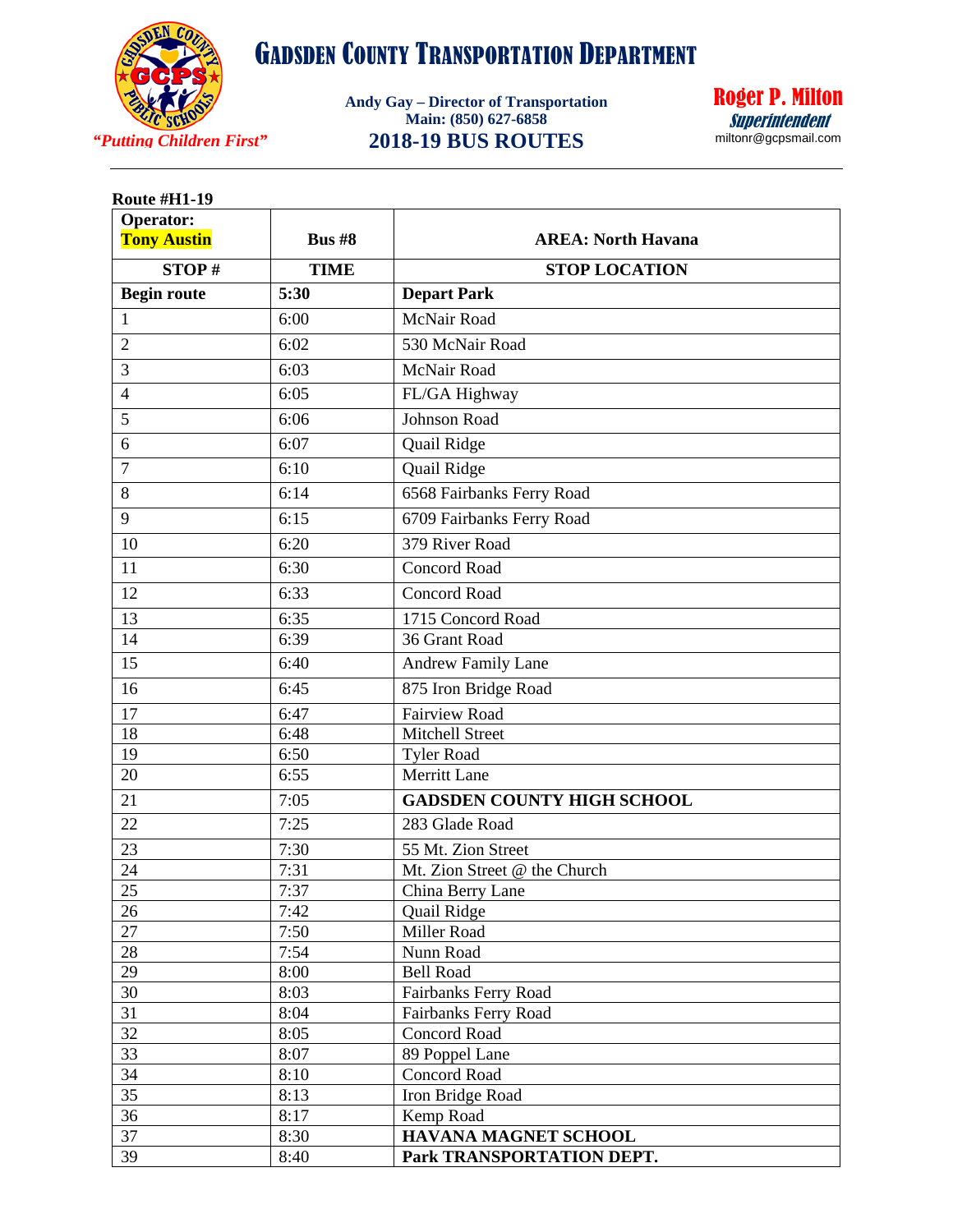

**Andy Gay – Director of Transportation Main: (850) 627-6858 2018-19 BUS ROUTES**



| <b>Route #H4-19</b>   |                |                                                  |
|-----------------------|----------------|--------------------------------------------------|
| Operator:             |                |                                                  |
| <b>Michael Albert</b> | <b>Bus #69</b> | <b>AREA: Havana North/Highway 12 West Havana</b> |
| STOP#                 | <b>TIME</b>    | <b>STOP LOCATION</b>                             |
| <b>Begin route</b>    | 6:00           | <b>Depart Park</b>                               |
| 1                     | 6:20           | 127 Horseshoe Drive                              |
| $\overline{2}$        | 6:21           | 211 Horseshoe drive                              |
| 3                     | 6:22           | Washington Avenue @ Bell Street                  |
| $\overline{4}$        | 6:23           | Bell Street@ Carver Avenue                       |
| 5                     | 6:24           | Carver Avenue @ Walters Street                   |
| 6                     | 6:25           | Potter Woodberry Road @ Ames Barineau Road       |
| 7                     | 6:26           | Highway 27 North @ Hinson Circle                 |
| 8                     | 6:27           | Highway 27 North @ J-Lin Way                     |
| 9                     | 6:28           | Highway 27 North @ Ancient Oaks Road             |
| 10                    | 6:29           | 9189 FL/GA Highway                               |
| 11                    | 6:30           | FL/GA Highway                                    |
| 12                    | 6:31           | <b>Johnson Road</b>                              |
| 13                    | 6:32           | Glade Road @ Fountain Road                       |
| 14                    | 6:33           | Glade Road @ Mt. Zion Church Road                |
| 15                    | 6:34           | 1233 Glade Road                                  |
| $\overline{16}$       | 6:37           | Highway 12 @ Cascade Court                       |
| 17                    | 6:39           | 5 <sup>th</sup> Avenue East @ Country Lane       |
| 18                    | 6:41           | Tobacco Road @ Hav-A-Tampa Drive                 |
| 19                    | 6:43           | Silver Oaks Drive @ Cascade Court                |
| 20                    | 6:45           | Highway 12 @ Wayne Gregory Road                  |
| $\overline{21}$       | 6:47           | 190 Deer Creek Road                              |
| 22                    | 6:48           | 161 Hidden Lake Road                             |
| 23                    | 6:49           | Highway 12 @ Neal's Temple Road                  |
| 24                    | 6:50           | Highway 12 @ Kirby Circle                        |
| 25                    | 6:53           | Highway 12 @ Lake Tallavana                      |
| 26                    | 7:15           | <b>GADSDEN COUNTY HIGH SCHOOL</b>                |
| 27                    | 7:16           | <b>Unload Shuttle to CACS, CPA</b>               |
| 28                    | 7:30           | Highway 12 @ Lake Tallavana                      |
| 29                    | 7:32           | 1195 River Road                                  |
| 30                    | 7:33           | 564 Mason Drive                                  |
| 31                    | 7:35           | 6525 Highway 12                                  |
| 32                    | 7:38           | Highway 12 @ Kirby Circle                        |
| 33                    | 7:42           | Highway 12 @ Colonial Estates                    |
| 34                    | 7:43           | Highway 12 @ Neal's Temple Road                  |
| 35                    | 7:44           | Highway 12 @ Green Oaks Road                     |
| 36                    | 7:45           | 190 Deer Creek Road                              |
| 37                    | 7:46           | Highway 12 @ Silver Oaks Road                    |
| 38                    | 7:47           | Highway 12 @ Salem Road                          |
| 39                    | 7:48           | Tobacco Road @ Hav-A-Tampa Drive                 |
| 40                    | 7:49           | 525 Salem Road                                   |
| 41                    | 7:50           | 305 10 <sup>th</sup> Avenue West                 |
| 42                    | 7:51           | 207 10 <sup>th</sup> Avenue West                 |
| 43                    | 8:15           | HAVANA MAGNET SCHOOL                             |
| 44                    | 8:30           | <b>PARK</b>                                      |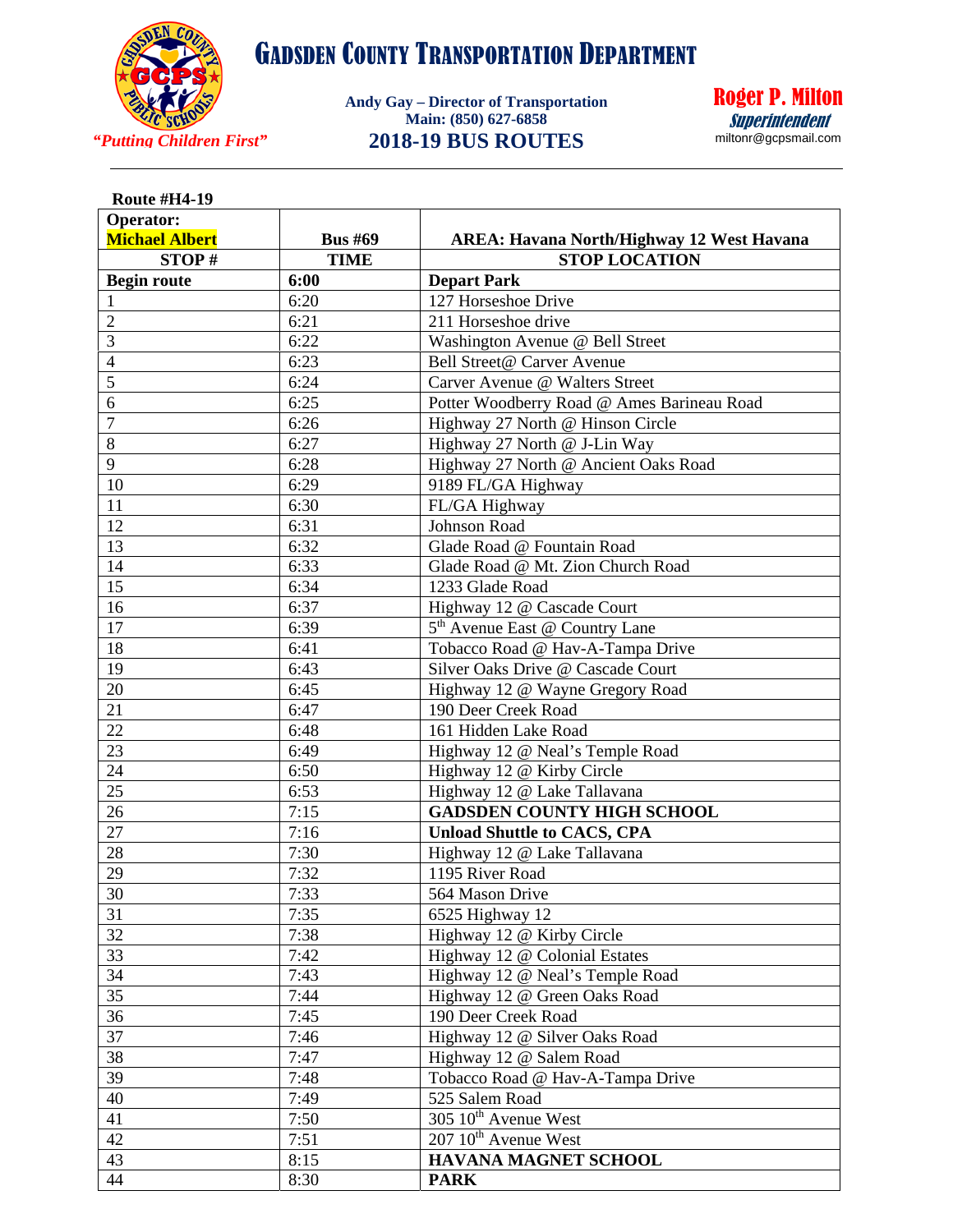

**Andy Gay – Director of Transportation Main: (850) 627-6858 2018-19 BUS ROUTES**



|      | <b>AREA: Ochlocknee Point/Rustling Pines</b><br><b>STOP LOCATION</b> |
|------|----------------------------------------------------------------------|
|      | <b>Depart PARK</b>                                                   |
| 6:06 | 355 Bill McGill Road                                                 |
| 6:10 | 744 Bill McGill Road                                                 |
| 6:17 | 2807 DuPont Road                                                     |
| 6:18 | 33870 Ochlocknee Pointe - Ochlocknee Pointe Apartments               |
| 6:19 | Highway 90 @ Silver Hill Road                                        |
| 6:22 | Palmer Road @ Kenon Drive                                            |
| 6:23 | 340 Rustling Pines Blvd                                              |
| 6:24 | 495 Rustling Pines Blvd                                              |
| 6:25 | 760 Rustling Pines Blvd                                              |
| 6:26 | 317 Charles Willis Drive                                             |
| 6:27 | 111 Charles Willis Drive                                             |
| 6:28 | 1220 Rustling Pines Blvd                                             |
| 6:29 | Rustling Pines Blvd @ Deanna Green Road                              |
| 6:30 | Delores Madison Road @ Frank Runn                                    |
| 6:31 | Rustling Pines Blvd @ Delores Madison                                |
| 6:32 | Rustling Pines Blvd @ Ponderosa Lane                                 |
| 6:33 | Rustling Pines Blvd @ Ponderosa Circle                               |
| 6:34 | Slash Circle @ 550                                                   |
| 6:35 | 92 Sandpine Circle                                                   |
| 6:36 | 110 Sandpine Circle                                                  |
| 6:37 | Sandpine Circle                                                      |
| 6:38 | Sandpine Circle @ Lobbolly Circle                                    |
| 6:39 | 272 Sandpine                                                         |
| 6:40 | Sandpine Circle @ Lobbolly Circle                                    |
| 6:41 | Slash Circle @ 155                                                   |
| 7:00 | <b>GADSDEN COUNTY HIGH SCHOOL</b>                                    |
| 7:10 | 74 Jay Tee/Lake Yvette                                               |
| 7:15 | 33870 Ochlocknee Pointe - Ochlocknee Pointe Apartments               |
| 7:20 | 32319 Blue Star Highway - Fellowship at Midway Church                |
| 7:22 | Silver Hill @ Blue Star Highway                                      |
|      | <b>Bus #27</b><br><b>TIME</b><br>6:00                                |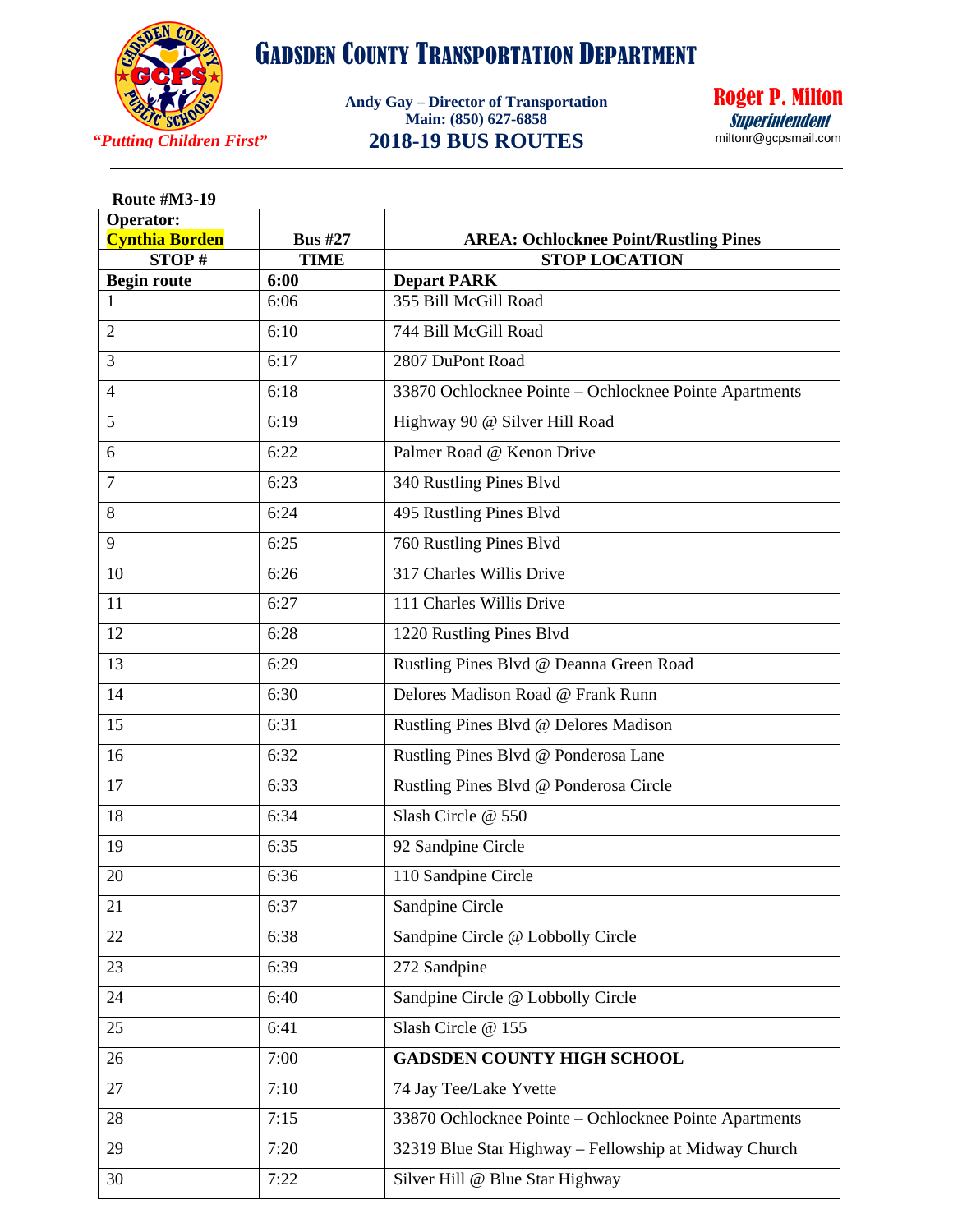

**Andy Gay – Director of Transportation Main: (850) 627-6858 2018-19 BUS ROUTES**



*"Putting Children First"*

| <b>Route #M3-19</b><br>CONT.              |                |                                              |
|-------------------------------------------|----------------|----------------------------------------------|
| <b>Operator:</b><br><b>Cynthia Borden</b> | <b>Bus #27</b> | <b>AREA: Ochlocknee Point/Rustling Pines</b> |
| STOP#                                     | <b>TIME</b>    | <b>STOP LOCATION</b>                         |
| 31                                        | 7:25           | 340 Rustling Pines Blvd                      |
| 32                                        | 7:29           | 495 Rustling Pines Blvd                      |
| 33                                        | 7:30           | 760 Rustling Pines Blvd                      |
| 34                                        | 7:31           | 317 Charles Willis Drive                     |
| 35                                        | 7:33           | 111 Charles Willis Drive                     |
| 36                                        | 7:34           | 1220 Rustling Pines Blvd                     |
| 37                                        | 7:39           | Rustling Pines Blvd @ Deanna Green Road      |
| 38                                        | 7:44           | Delores Madison Road @ Frank Runn            |
| 39                                        | 7:46           | Rustling Pines Blvd @ Delores Madison        |
| 40                                        | 7:47           | Rustling Pines Blvd @ Ponderosa Lane         |
| 41                                        | 7:48           | Rustling Pines Blvd @ Ponderosa Circle       |
| 42                                        | 7:50           | Slash Circle @ 550                           |
| 43                                        | 7:52           | 92 Sandpine Circle                           |
| 44                                        | 7:54           | 110 Sandpine Circle                          |
| 45                                        | 7:55           | Sandpine Circle                              |
| 46                                        | 7:57           | Sandpine Circle @ Lobbolly Circle            |
| 47                                        | 8:02           | 272 Sandpine                                 |
| 48                                        | 8:03           | Sandpine Circle @ Lobbolly Circle            |
| 49                                        | 8:04           | Slash Circle @ 155                           |
| 50                                        | 8:05           | Merritt Lane                                 |
| 51                                        | 8:15           | Tyre Road (Richbay)                          |
| 52                                        | 8:16           | Richbay Road                                 |
| 53                                        | 8:17           | Mitchell Street (Richbay)                    |
| 54                                        | 8:18           | Iron Bridge Road                             |
| 55                                        | 8:19           | <b>HAVANA MAGNET SCHOOL</b>                  |
| 56                                        | 8:25           | Park                                         |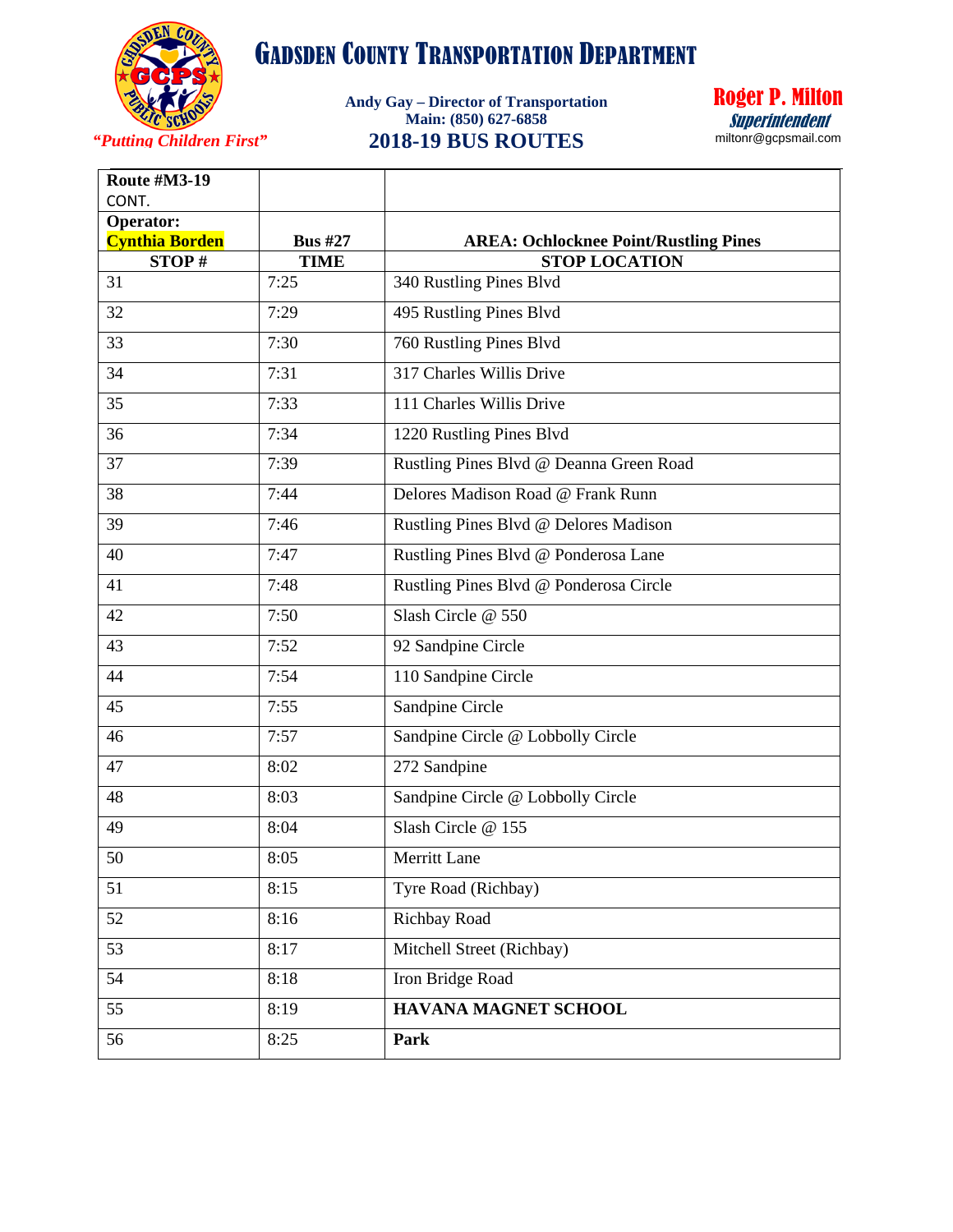

**Andy Gay – Director of Transportation Main: (850) 627-6858 2018-19 BUS ROUTES**

Roger P. Milton Superintendentmiltonr@gcpsmail.com

| <b>Operator:</b><br><b>Stanley Card</b> | <b>Bus #29</b> | <b>AREA:</b>                                                 |
|-----------------------------------------|----------------|--------------------------------------------------------------|
| STOP#                                   | <b>TIME</b>    | <b>STOP LOCATION</b>                                         |
| <b>Begin route</b>                      | 6:00           | <b>Depart TRANSPORTATION DEPT.</b>                           |
| $\mathbf{1}$                            | 6:25           | 10 <sup>th</sup> Avenue East E Conyers Street                |
| $\overline{2}$                          | 6:28           | $10^{th}$ Avenue @ $3^{rd}$ Street                           |
| $\overline{3}$                          | 6:29           | $10^{th}$ Avenue @ $5^{th}$ Street                           |
| $\overline{4}$                          | 6:30           | $720~11th$ Avenue                                            |
| 5                                       | 6:32           | 11 <sup>th</sup> Avenue @ 3 <sup>rd</sup> Street SE          |
| 6                                       | 6:34           | 12 <sup>th</sup> Avenue East @ Conyers Street                |
| $\overline{7}$                          | 6:35           | 410 Main Street                                              |
| 8                                       | 6:37           | 604 Main Street                                              |
| 9                                       | 6:38           | Main Street @ 16 <sup>th</sup> Street SE (4-Way Stop)        |
| 10                                      | 6:39           | 111 16 <sup>th</sup> Avenue West - Havana Heights Apartments |
| 11                                      | 6:41           | Sierra Road                                                  |
| 12                                      | 6:45           | Highway 27 South @ Leasch Loop Park                          |
| 13                                      | 6:48           | Cherokee Drive @ Choctaw Drive                               |
| 14                                      | 6:49           | Choctaw Drive @ Seminole Circle                              |
| 15                                      | 6:50           | 185 Moccasin Circle                                          |
| 16                                      | 6:51           | Gibson Sawmill Road @ Latern Lane                            |
| 17                                      | 6:52           | 615 Gibson Sawmill Road                                      |
| 18                                      | 6:53           | Red Fern Road @ Red Fern Court                               |
| 19                                      | 7:15           | <b>GADSDEN COUNTY HIGH SCHOOL</b>                            |
| 20                                      | 7:15           | Unload Shuttle to CACS, GEMS, CPA                            |
| 21                                      | 7:30           | Highway 270 @ Wilford Road                                   |
| 22                                      | 7:44           | 421 Gibson Sawmill Road                                      |
| 23                                      | 7:50           | Highway 27 South @ Leasch Loop Park                          |
| 24                                      | 7:51           | 185 Cherokee Drive                                           |
| 25                                      | 7:52           | Deer Run Court @ Chippewa Court                              |
| 28                                      | 7:56           | Cherokee Drive @ Arrow Trace Road                            |
| 29                                      | 7:57           | 45 Ash Bow Trail                                             |
| 30                                      | 7:59           | Choctaw Drive @ Seminole Circle                              |
| 31                                      | 8:00           | Highway 27 @ Azalea Trail                                    |
| 32                                      | 8:06           | 253 Sierra Road                                              |
| 33                                      | 8:08           | 27 Sierra Road                                               |
| 34                                      | 8:10           | HAVANA MAGNET SCHOOL                                         |
| 35                                      | 8:15           | PARK TRANSPORTATION DEPT.                                    |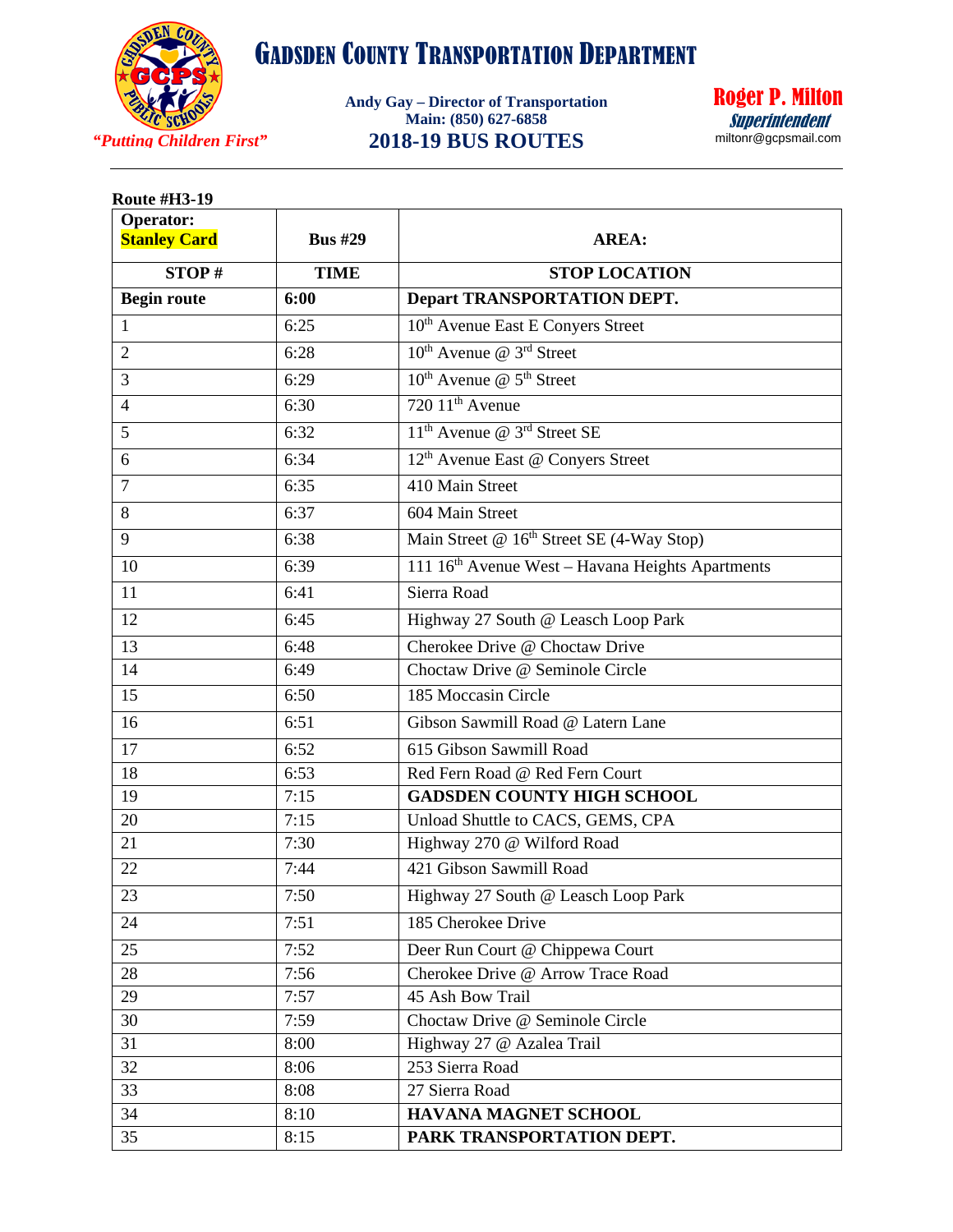

*"Putting Children First"* **2018-19 BUS ROUTES Andy Gay – Director of Transportation Main: (850) 627-6858**



| <b>Route #H2-19</b>    |             |                                                                                     |
|------------------------|-------------|-------------------------------------------------------------------------------------|
| <b>Operator:</b>       |             |                                                                                     |
| <b>Terrance Draper</b> | Bus $#52$   | AREA:                                                                               |
| STOP#                  | <b>TIME</b> | <b>STOP LOCATION</b>                                                                |
| <b>BEGIN ROUTE</b>     | 6:30        | DEPART TRANSPORTATION DEPT.                                                         |
| $\mathbf{1}$           | 6:45        | GADSDEN COUNTY HIGH - SHUTTLE Pick up CPA                                           |
|                        |             | <b>Students</b>                                                                     |
| $\overline{2}$         | 7:20        | <b>CARTER PARRAMORE STUDENTS - Drop Off</b>                                         |
| 3                      | 7:25        | Ward's $Lot - Pick Up$                                                              |
| 5                      | 8:00        | 16 <sup>th</sup> Avenue – The Hill, Riverside Havana Heights (1 <sup>ST</sup> Load) |
| 6                      | 8:10        | HAVANA MAGNET SCHOOL $-1ST$ LOAD                                                    |
| $\overline{7}$         | 8:12        | $16th$ Avenue – The Hill, Riverside Havana Heights ( $2ND$ Load)                    |
| 8                      | 8:13        | 17 <sup>th</sup> Avenue @ Yolanda Lane                                              |
| 9                      | 8:14        | $17th$ Avenue @ Jackson Street                                                      |
| 10                     | 8:15        | $17th$ Avenue @ General Street                                                      |
| 11                     | 8:16        | 17 <sup>th</sup> Avenue @ Conyers Street                                            |
| 12                     | 8:17        | 407 Main Street                                                                     |
| 13                     | 8:25        | HAVANA MAGNET SCHOOL - 2ND LOAD                                                     |
| 14                     | 8:40        | PARK TRANSPORTATION DEPT.                                                           |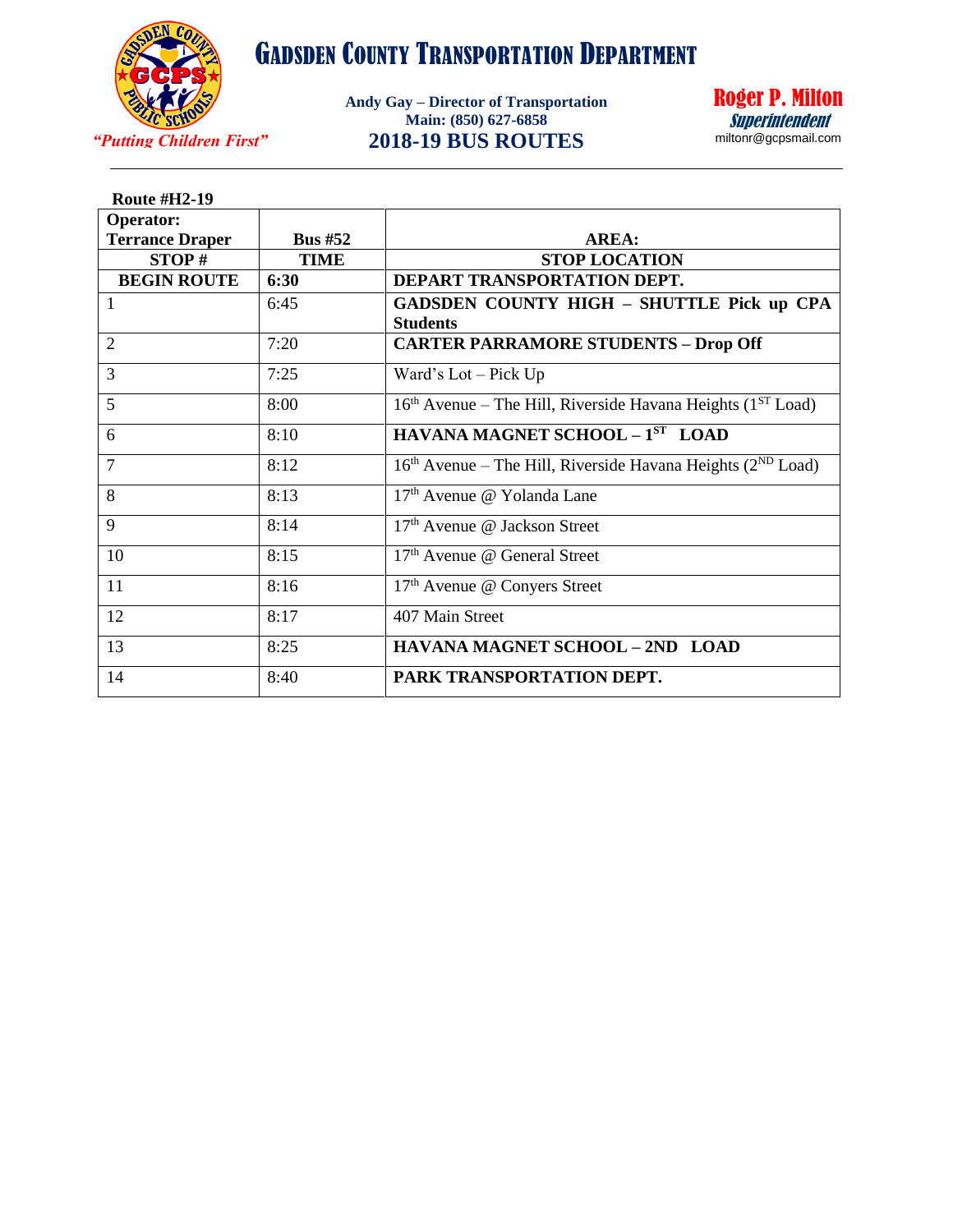

*"Putting Children First"* **2018-19 BUS ROUTES Andy Gay – Director of Transportation Main: (850) 627-6858**



| <b>Route #H5-19</b>               |              |                                                |  |
|-----------------------------------|--------------|------------------------------------------------|--|
| Operator:<br><b>Julia Herring</b> | Bus $#1$     | <b>AREA: North Havana/Havana</b>               |  |
| STOP#                             | <b>TIME</b>  | <b>STOP LOCATION</b>                           |  |
| <b>Begin route</b>                | 6:30         | <b>Depart PARK</b>                             |  |
| 1                                 | 6:50         |                                                |  |
| $\overline{2}$                    | 7:00         | 338 Forest Drive North                         |  |
| 3                                 | 7:11         | 602 Forest Drive North                         |  |
| $\overline{4}$                    | 7:12         | 35 Hinson Circle                               |  |
| 5                                 | 7:13         | 105 Hinson Circle                              |  |
| 6                                 | 7:14         | 9352 FL/GA Highway North                       |  |
| 7                                 | 7:16         | FL/GA Highway North @ Ancient Oaks Road        |  |
| 8                                 | 7:18         | Johnson Road @ Browning Lane                   |  |
| 9                                 | 7:20         | 231 Browning Lane                              |  |
| 10                                | 7:23         | 9189 FL/GA Highway South                       |  |
| 11                                | 7:26         | Wayside Farms Road @ Back Loop Road            |  |
| 12                                | 7:31         | 7541 Highway 27 South                          |  |
| 13                                | 7:33         | 7041 Highway 27 South                          |  |
| 14                                | 7:35         | 82 Washington Avenue                           |  |
| 15                                | 7:36         | 54 Louis Street                                |  |
| 16                                | 7:38         | Bell Street @ Anderson Avenue                  |  |
| 17                                | 7:40         | Carver Street @ Sweet Street                   |  |
| 18                                | 7:43         | Carver Street @ Walters Street - Lesia Daycare |  |
| 19                                | 7:44         | 713 Short Street                               |  |
| 20                                | 7:49         | 127 Horseshoe Drive                            |  |
| 21                                | 7:51         | 5 <sup>th</sup> Avenue East @ Country Lane     |  |
| 22                                | 7:54         | 102 5 <sup>th</sup> Street                     |  |
| 23                                | 7:56         | $501~10th$ Street                              |  |
| 24                                | 7:59         | 212 3rd Street                                 |  |
| 25                                | 8:01         | 3 <sup>rd</sup> Street @ Collins Avenue        |  |
| 26                                | 8:03         | 3rd Street @ 12 <sup>th</sup> avenue East      |  |
| 27                                | 8:05         | 411 4 <sup>th</sup> Street                     |  |
| 28                                | 8:07         | 12 <sup>th</sup> Avenue @ Conyers              |  |
| 29                                | 8:09         | 12 <sup>th</sup> Avenue @ Gay Street           |  |
| 30                                | 8:11         | 211 Gay street                                 |  |
| 31                                | 8:13         | $211~10th$ Avenue                              |  |
| 32                                | 8:15         | 502 11 <sup>th</sup> Avenue                    |  |
| 33<br>34                          | 8:20<br>8:35 | HAVANA MAGNET SCHOOL<br><b>PARK</b>            |  |